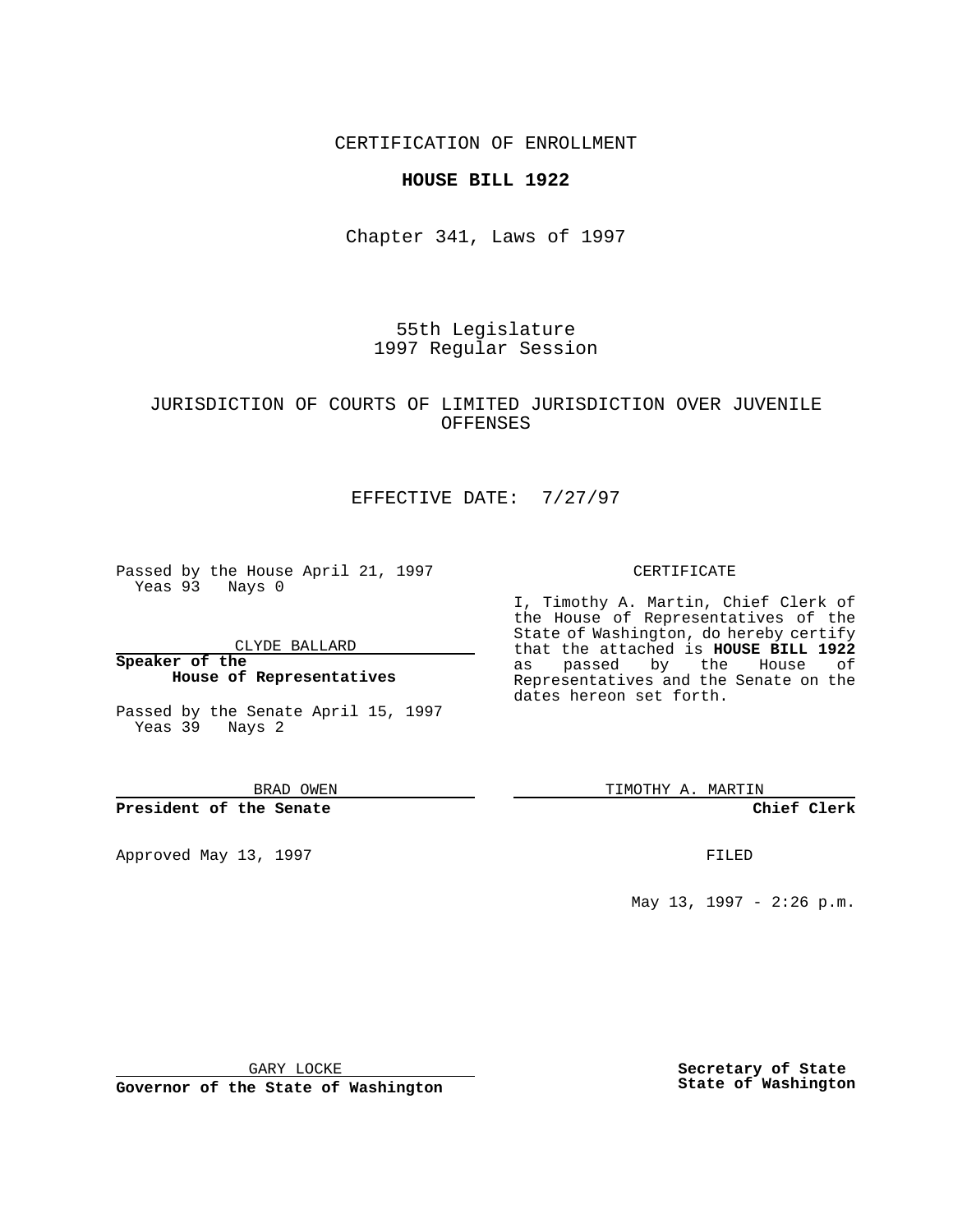# **HOUSE BILL 1922** \_\_\_\_\_\_\_\_\_\_\_\_\_\_\_\_\_\_\_\_\_\_\_\_\_\_\_\_\_\_\_\_\_\_\_\_\_\_\_\_\_\_\_\_\_\_\_

\_\_\_\_\_\_\_\_\_\_\_\_\_\_\_\_\_\_\_\_\_\_\_\_\_\_\_\_\_\_\_\_\_\_\_\_\_\_\_\_\_\_\_\_\_\_\_

Passed Legislature - 1997 Regular Session AS AMENDED BY THE SENATE

**State of Washington 55th Legislature 1997 Regular Session By** Representatives Honeyford, Lisk, Mastin and Cooke Read first time 02/14/97. Referred to Committee on Law & Justice.

 AN ACT Relating to granting courts of limited jurisdiction concurrent jurisdiction over certain juvenile offenses; reenacting and amending RCW 13.04.030; adding a new section to chapter 13.04 RCW; and creating a new section.

BE IT ENACTED BY THE LEGISLATURE OF THE STATE OF WASHINGTON:

 NEW SECTION. **Sec. 1.** The legislature finds that a swift and certain response to a juvenile who begins engaging in acts of delinquency may prevent the offender from becoming a chronic or more serious offender. However, given pressing demands to address serious offenders, the system does not always respond to minor offenders expeditiously and effectively. Consequently, this act is adopted to implement an experiment to determine whether granting courts of limited jurisdiction concurrent jurisdiction over certain juvenile offenses will improve the system's effectiveness in curbing delinquency. The legislature may ascertain whether this approach might be successful on a larger scale by conducting an experiment with local governments, which are the laboratories of democracy.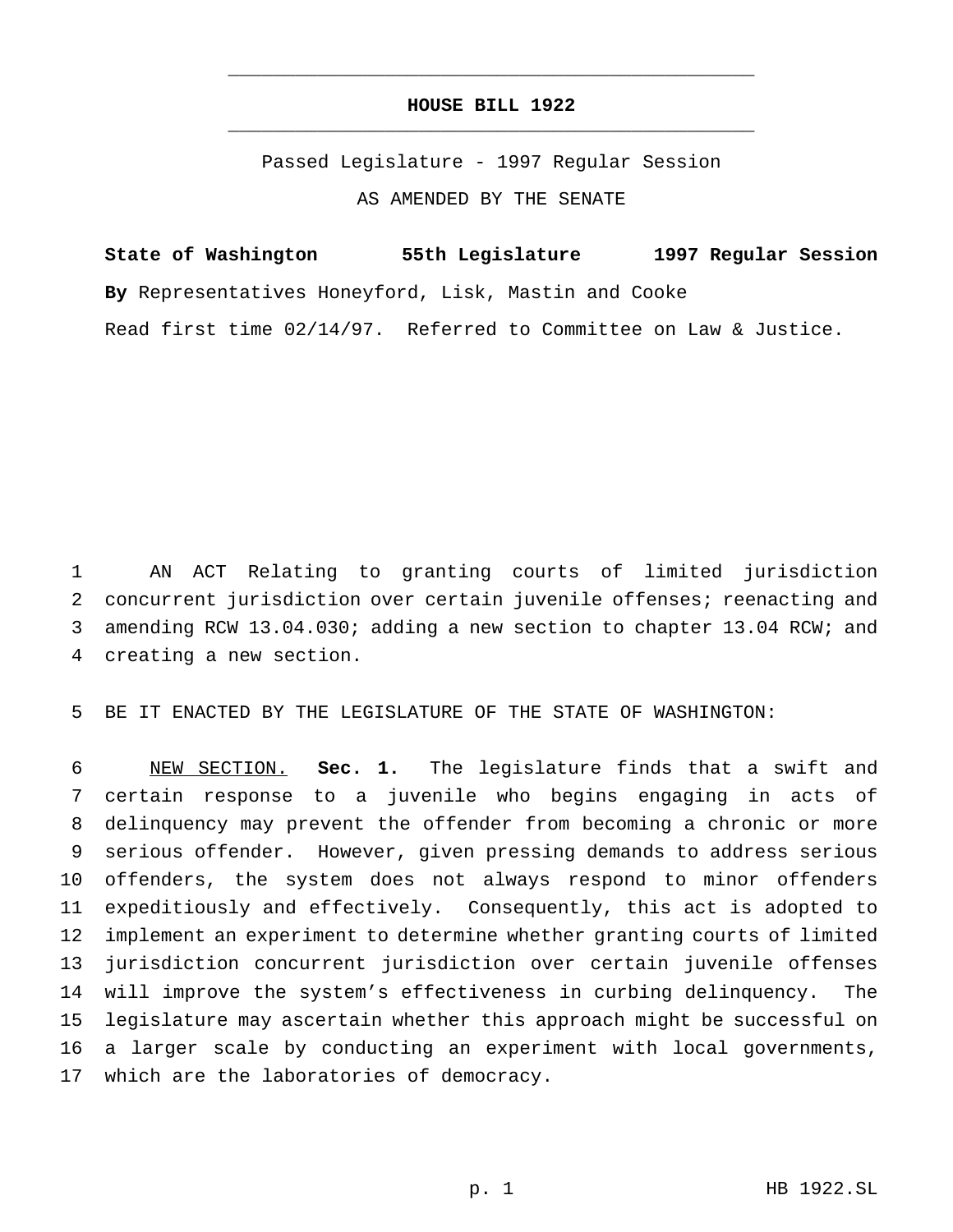NEW SECTION. **Sec. 2.** A new section is added to chapter 13.04 RCW to read as follows:

 (1) Any county with a population of at least two hundred thousand but less than three hundred fifty thousand that is located east of the crest of the Cascades may authorize a pilot project to allow courts of limited jurisdiction within the county to exercise concurrent jurisdiction with the juvenile court under certain circumstances. District and municipal courts of limited jurisdiction at the local option of the county or any city or town located within the county may exercise concurrent original jurisdiction with the juvenile court over traffic or civil infractions, violations of compulsory school attendance provisions under chapter 28A.225 RCW, and misdemeanors, when those offenses are allegedly committed by juveniles and:

 (a)(i) The offense, if it were committed by an adult, would be punishable by sanctions that do not include incarceration; or

 (ii) The offender's standard range disposition does not include a term of confinement as defined in RCW 13.40.020;

 (b)(i) The court of limited jurisdiction has a computer system that is linked to the state-wide criminal history information data system used by juvenile courts to track and record juvenile offenders' criminal history; and

 (ii) All information, including but not limited to filing charges, truancy petitions, and court dispositions, pertaining to offenses over which district and municipal courts of limited jurisdiction are exercising concurrent jurisdiction shall be transmitted without delay to juvenile court for entry into the appropriate court information system;

 (c) The county legislative authority of the county has authorized creation of concurrent jurisdiction between the court of limited 30 jurisdiction and the juvenile court; and

 (d) The court of limited jurisdiction has an agreement with officials responsible for administering the county juvenile detention facility under RCW 13.04.035 and 13.20.060 that the court may order juveniles into the detention facility for an offense in cases in which the court finds that a disposition without confinement would be a manifest injustice.

 (2) The juvenile court shall retain jurisdiction over the offense if the juvenile is charged with another offense arising out of the same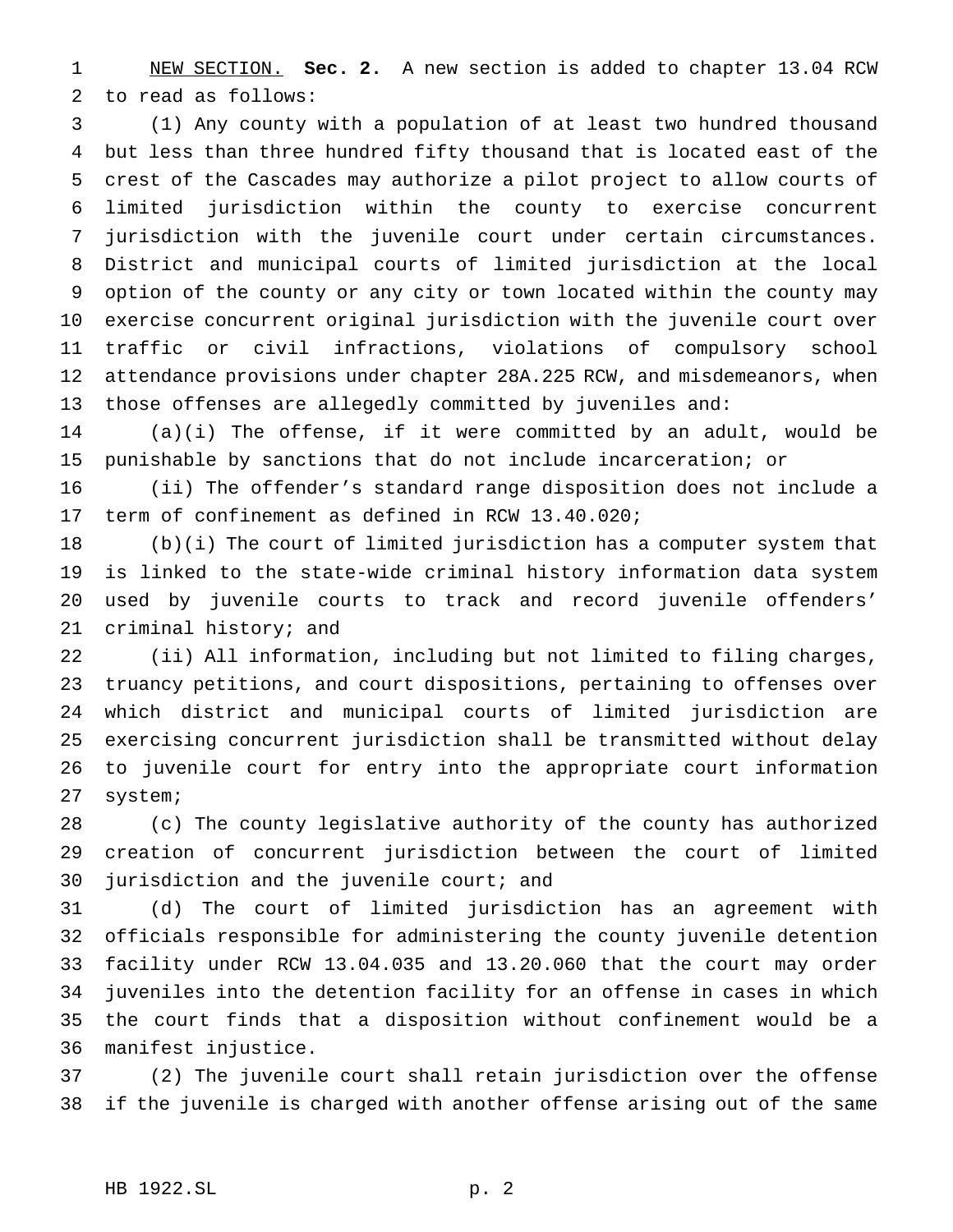incident and the juvenile court has jurisdiction over the other offense.

 (3) Jurisdiction under this section does not constitute a decline or transfer of juvenile court jurisdiction under RCW 13.40.110.

 (4) The procedural and disposition provisions of chapter 13.40 RCW apply to offenses prosecuted under this section.

 (5) All diversions and adjudications entered by a court of limited jurisdiction must be included in an offender's criminal history as provided in chapter 13.40 RCW.

 (6) This section is to be implemented as a pilot project in the county and the pilot project, together with the authority to exercise concurrent jurisdiction with the juvenile court, expires June 30, 2002.

 **Sec. 3.** RCW 13.04.030 and 1995 c 312 s 39 and 1995 c 311 s 15 are each reenacted and amended to read as follows:

 (1) Except as provided in subsection (2) of this section, the juvenile courts in the several counties of this state, shall have exclusive original jurisdiction over all proceedings:

 (a) Under the interstate compact on placement of children as provided in chapter 26.34 RCW;

 (b) Relating to children alleged or found to be dependent as provided in chapter 26.44 RCW and in RCW 13.34.030 through 13.34.170; (c) Relating to the termination of a parent and child relationship as provided in RCW 13.34.180 through 13.34.210;

 (d) To approve or disapprove out-of-home placement as provided in RCW 13.32A.170;

 (e) Relating to juveniles alleged or found to have committed offenses, traffic infractions, or violations as provided in RCW 13.40.020 through 13.40.230, unless:

 (i) The juvenile court transfers jurisdiction of a particular 30 juvenile to adult criminal court pursuant to RCW 13.40.110;  $((\theta \cdot \hat{r}))$ 

 (ii) The statute of limitations applicable to adult prosecution for 32 the offense, traffic infraction, or violation has expired;  $((\theta \cdot \mathbf{r}))$ 

 (iii) The alleged offense or infraction is a traffic, fish, boating, or game offense or traffic infraction committed by a juvenile sixteen years of age or older and would, if committed by an adult, be tried or heard in a court of limited jurisdiction, in which instance the appropriate court of limited jurisdiction shall have jurisdiction over the alleged offense or infraction: PROVIDED, That if such an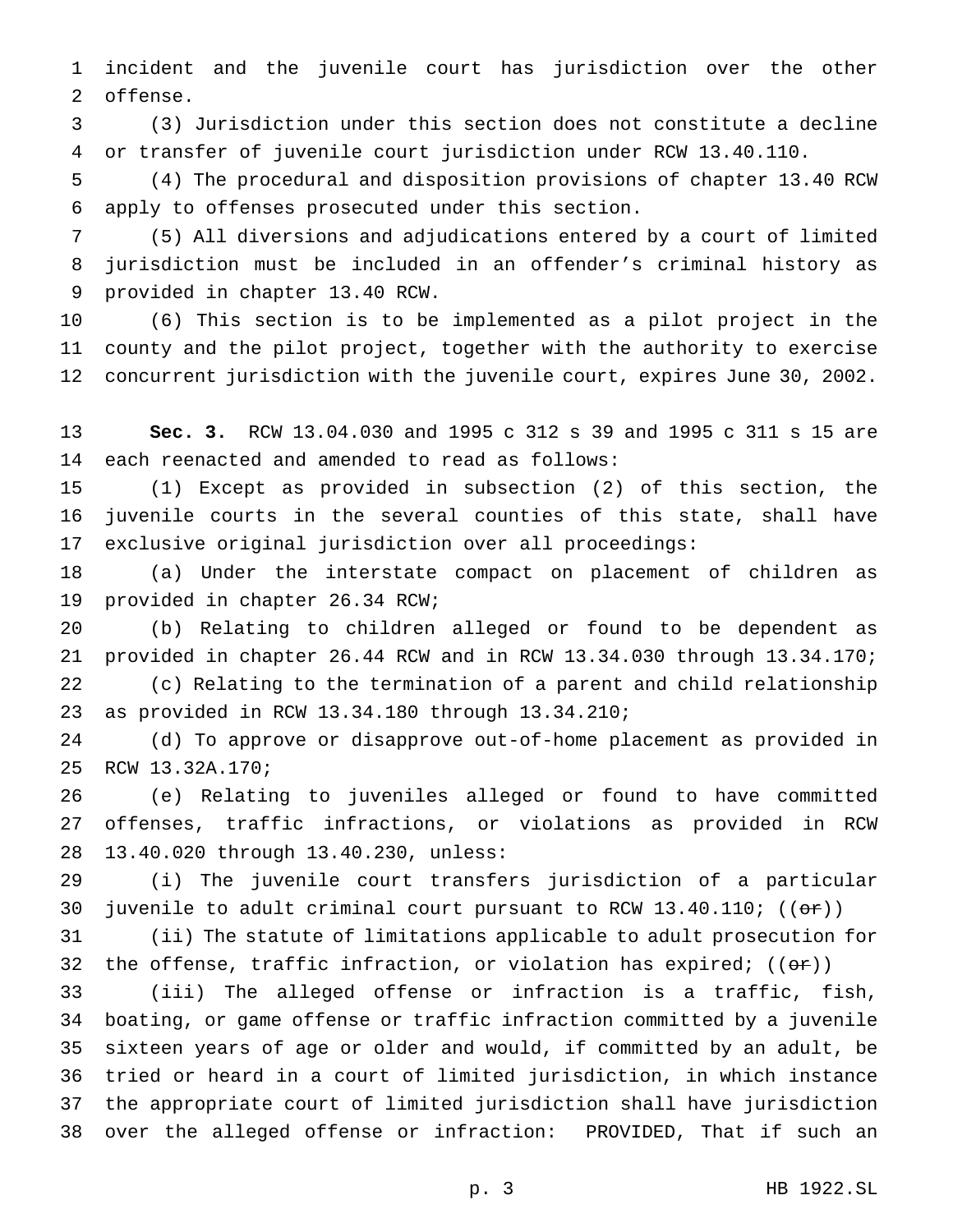alleged offense or infraction and an alleged offense or infraction subject to juvenile court jurisdiction arise out of the same event or incident, the juvenile court may have jurisdiction of both matters: PROVIDED FURTHER, That the jurisdiction under this subsection does not constitute "transfer" or a "decline" for purposes of RCW 13.40.110(1) or (e)(i) of this subsection: PROVIDED FURTHER, That courts of limited jurisdiction which confine juveniles for an alleged offense or infraction may place juveniles in juvenile detention facilities under an agreement with the officials responsible for the administration of 10 the juvenile detention facility in RCW 13.04.035 and  $13.20.060$ ; (( $\sigma$ r)) (iv) The alleged offense is a traffic or civil infraction, a 12 violation of compulsory school attendance provisions under chapter 28A.225 RCW, or a misdemeanor, and a court of limited jurisdiction has assumed concurrent jurisdiction over those offenses as provided in 15 section 2 of this act; or

 (v) The juvenile is sixteen or seventeen years old and the alleged offense is: (A) A serious violent offense as defined in RCW 9.94A.030 committed on or after June 13, 1994; or (B) a violent offense as defined in RCW 9.94A.030 committed on or after June 13, 1994, and the juvenile has a criminal history consisting of: (I) One or more prior serious violent offenses; (II) two or more prior violent offenses; or (III) three or more of any combination of the following offenses: Any class A felony, any class B felony, vehicular assault, or manslaughter in the second degree, all of which must have been committed after the juvenile's thirteenth birthday and prosecuted separately. In such a case the adult criminal court shall have exclusive original jurisdiction.

 If the juvenile challenges the state's determination of the juvenile's criminal history, the state may establish the offender's criminal history by a preponderance of the evidence. If the criminal history consists of adjudications entered upon a plea of guilty, the state shall not bear a burden of establishing the knowing and voluntariness of the plea;

 (f) Under the interstate compact on juveniles as provided in chapter 13.24 RCW;

 (g) Relating to termination of a diversion agreement under RCW 13.40.080, including a proceeding in which the divertee has attained eighteen years of age;